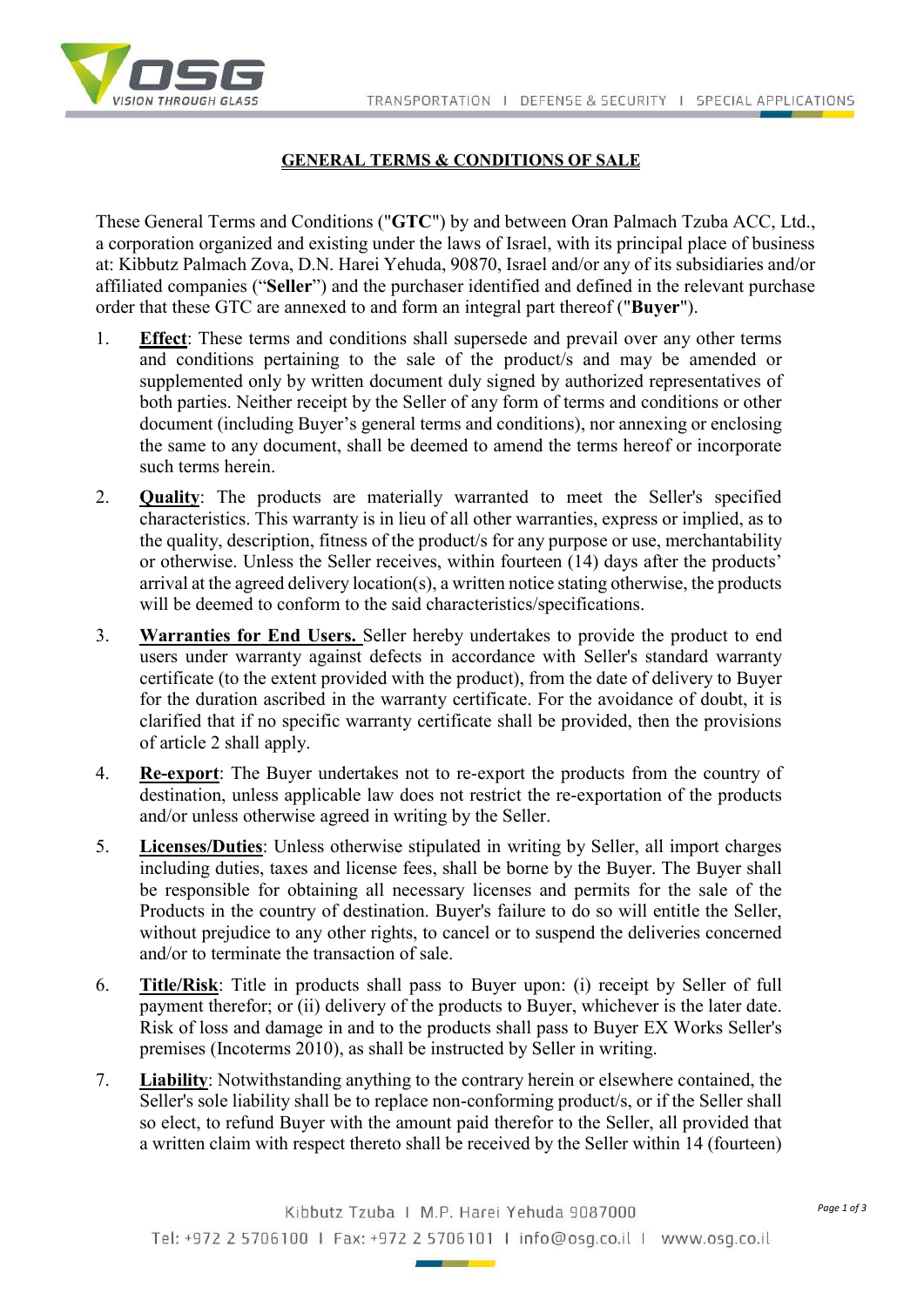

days of delivery thereof to Seller or during the warranty period as reflected in article 3 above, to the extent applicable. Failure on the part of Buyer to make a written claim within the time specified above shall constitute complete and final waiver by Buyer of all claims in respect of products delivered and such products shall be deemed, for all intents and purposes, to fully conform to agreed specifications or to the relevant samples, as the case may be. Seller shall not be liable for any indirect, punitive or consequential damages (including loss of profit) and in no event will the Seller's liability exceed the amount actually paid to the Seller for the products in respect to which the claims are made. If any limitation of liability shall be deemed invalid by any applicable law, then the Seller's liability shall be within the limitation permitted by that law.

- 8. **Suspension or Cancellation of Deliveries**: If the Buyer fails to pay the Seller on the due date any amount owed under the agreement, or passes a resolution for winding up, or applies for bankruptcy and/or any other similar proceedings, or if Buyer breaches any obligation under the agreement, or should other circumstances arise that may jeopardize the implementation of the transactions of sale, the Seller may, without prejudice to its other rights, either suspend further deliveries or terminate the agreement, as the Seller shall determine fit at its discretion.
- 9. **Payment**: Payments shall be made in full without any withholding, set-off or deductions on account of claims regarding quality or for any other reason whatsoever. No claim with respect to the products sold shall serve as justification for non-payment. Any delay of more than 7 (seven) days in payment of any amount due shall bear interest at the US Dollar LIBOR rate for a 3 months' period, plus 5% (five percent).
- 10. **Force Majeure**: The Seller shall have the right to cancel or delay deliveries or to reduce the amount to be delivered if it is prevented from or hindered in manufacturing or delivering the products by normal route or means of delivery due to any circumstances beyond its reasonable control, including but not limited to, acts of God, floods, fires, storms, act of government and/or other competent authorities, war, acts of hostility, acts of terror, armed insurrection, strikes, lock-outs, accidents, breakdowns of plant or machinery, shortage or unavailability of raw materials from normal sources of supply, delay in or unavailability of transportation, and the Seller shall not be liable for damages of any nature whatsoever caused by or resulting from any such event or occurrence whether herein specified or not.
- 11. **Governing Law and Jurisdiction**: The validity, construction, performance, termination and any other aspect of this agreement shall be governed by the laws of the State of Israel (not including, however, rules relating to choice of conflict of laws). The application of the United Nations Convention on Contracts for the International Sale of Goods (CISG) is expressly excluded. Exclusive jurisdiction shall be vested in the competent courts of Tel-Aviv, Israel. No claim of forum non-convenience shall be entertained.

Notwithstanding the above provisions, Seller hereto may institute legal proceedings against the Buyer in the country of registration of Buyer, in which event the applicable law shall be that of the country where legal proceedings were instituted.